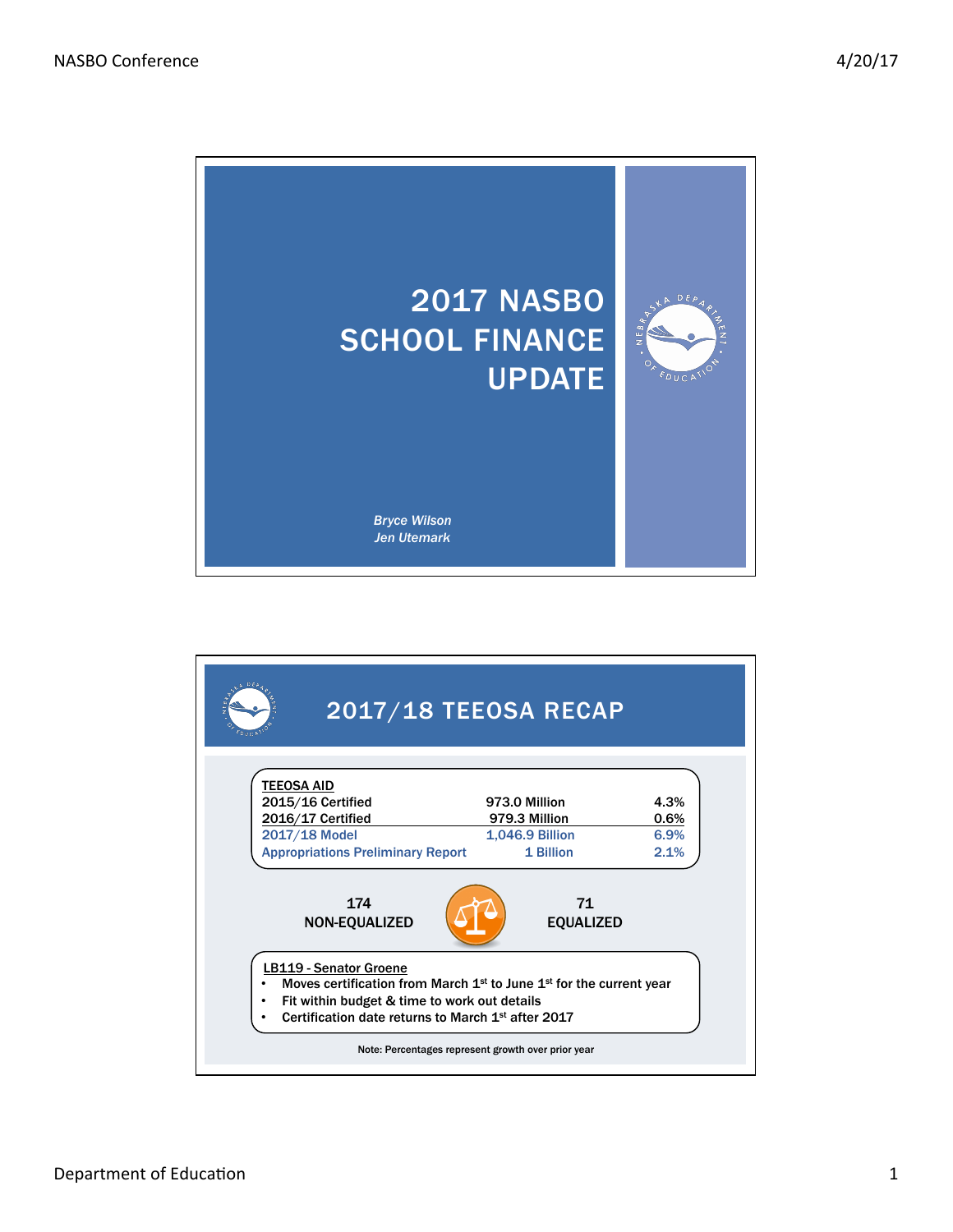|                                             |           |                                           |  |           | AM 955<br>LB 409     |  |  |
|---------------------------------------------|-----------|-------------------------------------------|--|-----------|----------------------|--|--|
|                                             |           |                                           |  |           |                      |  |  |
|                                             |           |                                           |  |           | <b>FISCAL IMPACT</b> |  |  |
|                                             |           | <b>NDE</b>                                |  |           | <b>LFO</b>           |  |  |
| <b>Change vs Current Law Estimates</b>      | FY2017 18 |                                           |  | FY2018 19 |                      |  |  |
| <b>Under Current Law</b>                    |           | \$1,046,943,592 6.8% \$1,102,315,575 5.3% |  |           |                      |  |  |
| Reduce Cost Growth Factor from 2.5% to 1.5% | \$        | (21, 452, 050)                            |  | \$        | (43,981,000)         |  |  |
| Increase LER from \$1.00 to \$1.0203        | \$        | (19, 799, 987)                            |  | \$        | (24, 313, 451)       |  |  |
| Net Option Funding at 95.5% BS/FS           | \$        | (5,820,246)                               |  | \$        | (6,000,000)          |  |  |
| Transition Aid to Include 2017-18 CAP       | \$        | (1, 129, 546)                             |  | \$        |                      |  |  |
| Per LB 409 (AM 955)                         |           | \$ 998,741,763 2.1% \$1,028,021,124 2.9%  |  |           |                      |  |  |
| Decrease in Aid per LB 409 (AM 955)         | \$        | (48, 201, 829)                            |  | \$        | (74, 294, 451)       |  |  |

| DEA<br><b>EDUCA</b>       | <b>2017 LEGISLATIVE SESSION</b> |           |           |                                          |
|---------------------------|---------------------------------|-----------|-----------|------------------------------------------|
|                           |                                 |           |           | AM 955<br>LB 409<br><b>FISCAL IMPACT</b> |
| <b>Cost Growth Factor</b> | FY2017-18                       | FY2018-19 | FY2019-20 | FY2020-21                                |
| <b>Current Law</b>        |                                 |           |           |                                          |
| Year of Aid               | 2.5%                            | 2.5%      | 2.5%      | 2.5%                                     |
| Year Before Aid           | 2.5%                            | 2.5%      | 2.5%      | 2.5%                                     |
| Total                     | 5.0%                            | 5.0%      | 5.0%      | 5.0%                                     |
| Per LB 409 (AM 955)       |                                 |           |           |                                          |
| Year of Aid               | 1.5%                            | 1.5%      | 2.5%      | 2.5%                                     |
| Year Before Aid           | 2.5%                            | 1.5%      | 1.5%      | 2.5%                                     |
| Total                     | 4.0%                            | 3.0%      | 4.0%      | 5.0%                                     |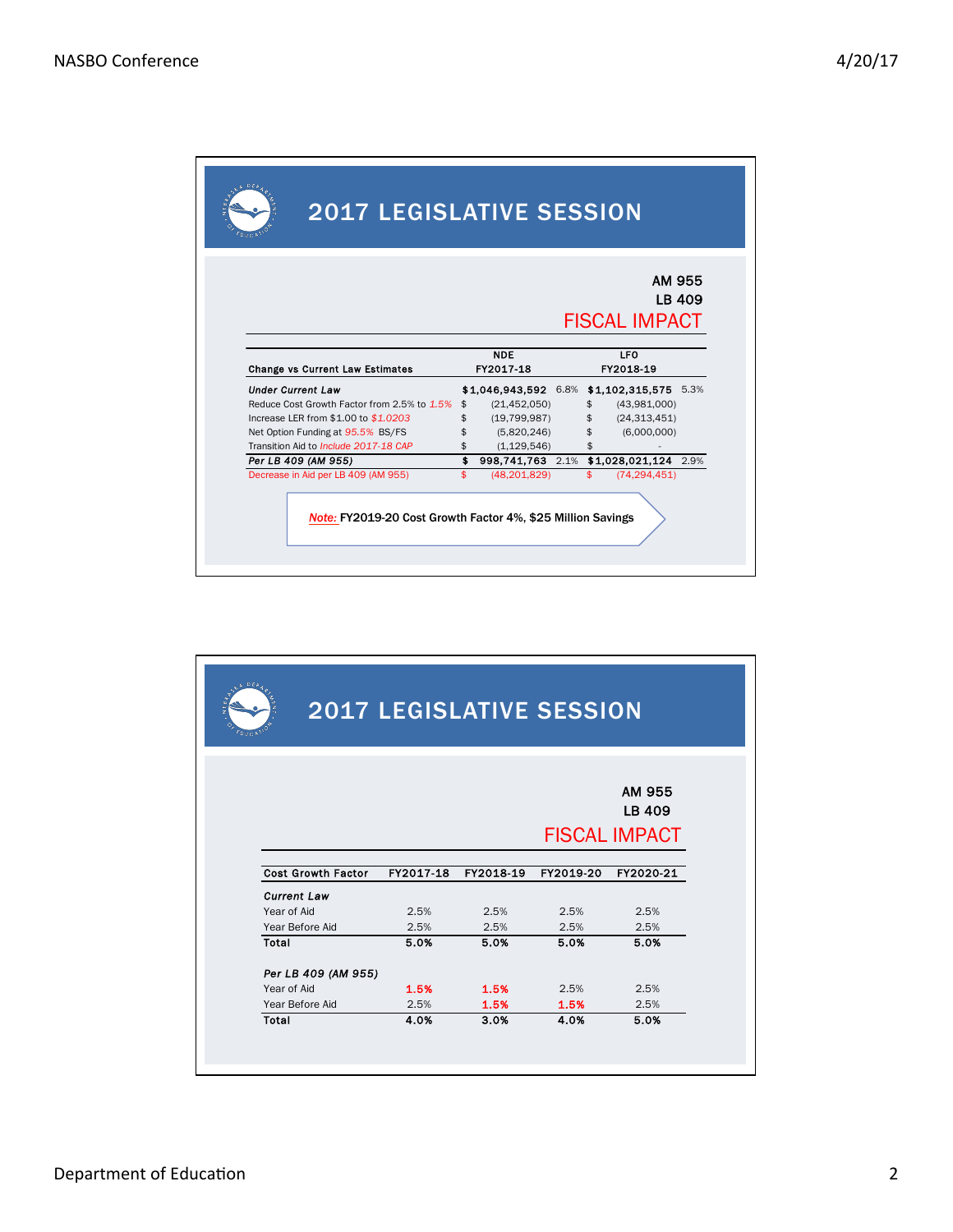

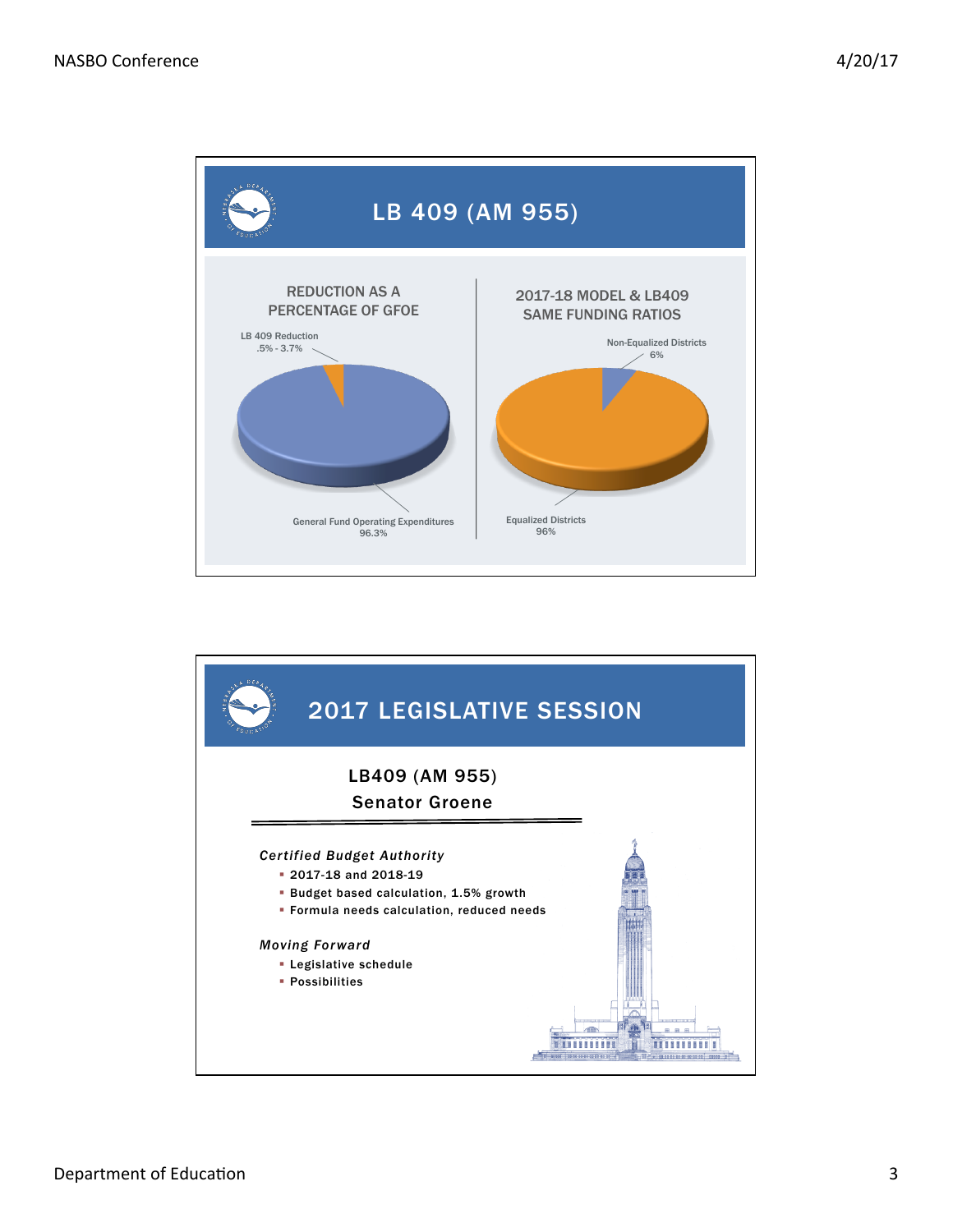

|                         | LB 640 CALCULATING THE AID                                  |    |                |  |  |  |  |  |
|-------------------------|-------------------------------------------------------------|----|----------------|--|--|--|--|--|
|                         | <b>PROPERTY TAX RELIEF AID</b>                              |    | LB 640         |  |  |  |  |  |
|                         | SOURCE: 2015-16 AFR OR Update Estimate for 2016-17 Receipts |    |                |  |  |  |  |  |
| <b>AFR Account Code</b> | <b>Account Description</b>                                  |    | <b>Example</b> |  |  |  |  |  |
| 01-1-10000-000          | Grand Total of all receipts                                 | \$ | 100.00         |  |  |  |  |  |
| 01-1-01110-000          | <b>Local Property Taxes</b>                                 | \$ | 10.00          |  |  |  |  |  |
| 01-1-01111-000          | Local Property Taxes - LC Comm Levy                         | Ś  | 50.00          |  |  |  |  |  |
|                         | Amount of Property Tax over 55%                             | Ŝ. | 5.00           |  |  |  |  |  |
| Does Not                | (Total Property Taxes - (Total Receipts * .55))             |    |                |  |  |  |  |  |
| Calculate               | <b>Property Tax Relief Aid \$</b>                           |    | 3.75           |  |  |  |  |  |
| <b>LER or Option</b>    | (Propery Tax over 55% * .75)                                |    |                |  |  |  |  |  |
| Reductions              | 2/3 Majority Vote to Access $\oint$                         |    | 1.25           |  |  |  |  |  |
|                         | (Propery Tax over 55% * .25)                                |    |                |  |  |  |  |  |
|                         |                                                             |    |                |  |  |  |  |  |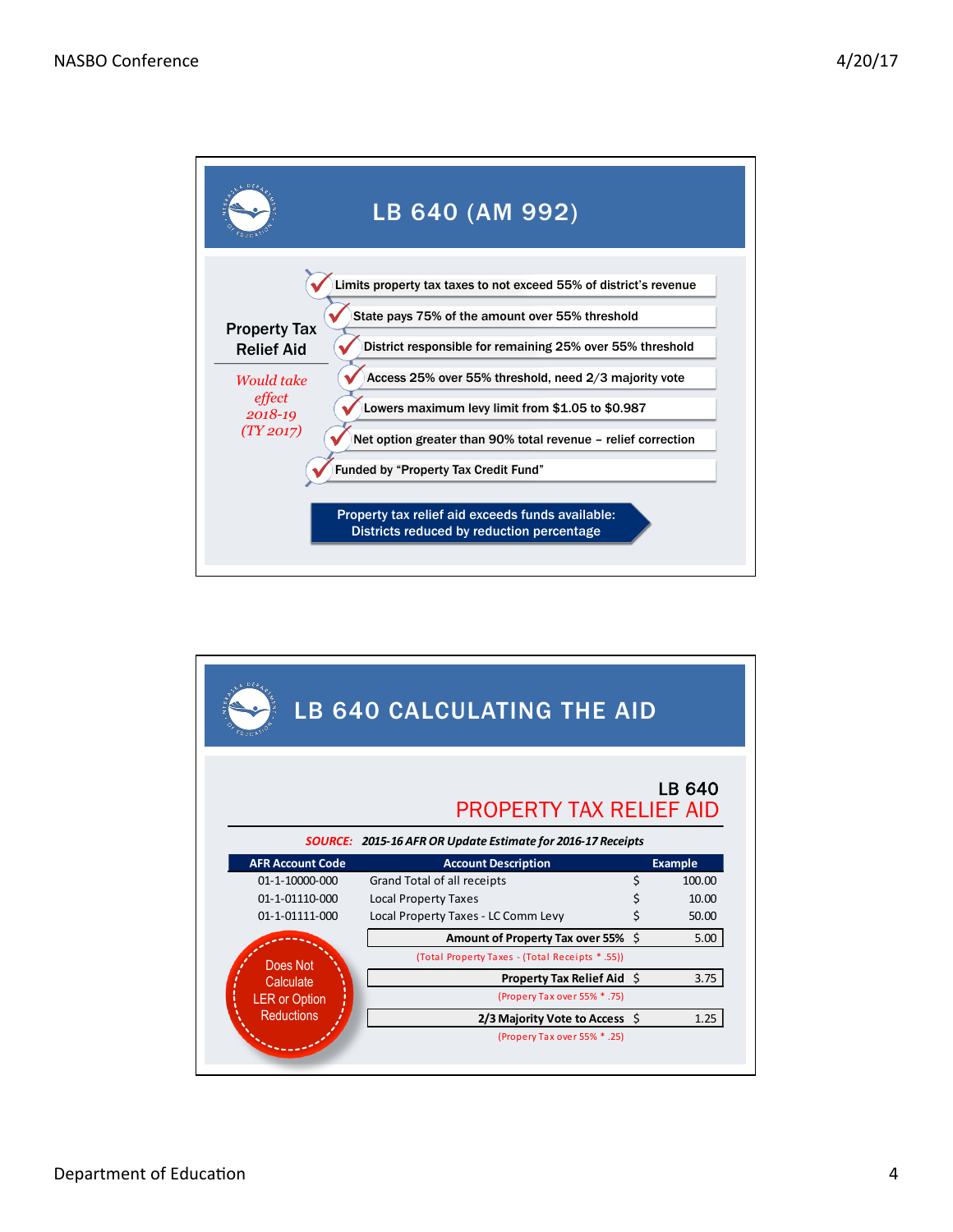## OTHER BILLS OF INTEREST



Revenue Committee Bill – LB 461

- Income Tax Cuts
- Valuation Method Change LB 338
- Changes to the Bottom Two Income Tax Brackets
- Ag Land Valuation Shift from 75% to 65%

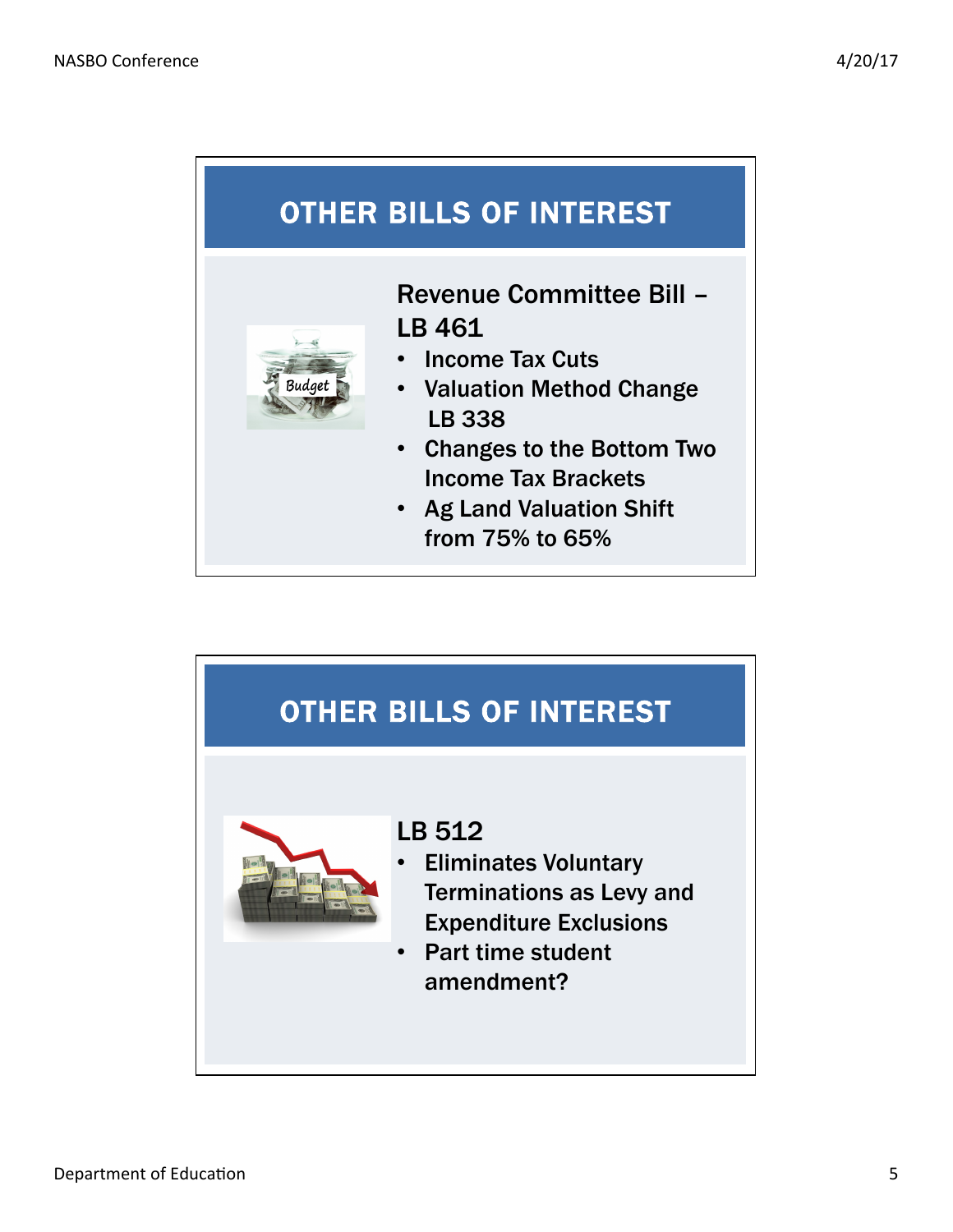

| <b>UPDATED AFR UPLOAD SYSTEM</b>          |                                                                 |                  |                  |                   |          |               |  |  |
|-------------------------------------------|-----------------------------------------------------------------|------------------|------------------|-------------------|----------|---------------|--|--|
| 20016/17 AFR --- Depreciation Fund Screen |                                                                 |                  |                  |                   |          |               |  |  |
| <b>Account</b>                            | <b>Description</b>                                              | <b>CY Amount</b> | <b>PY Amount</b> | <b>Difference</b> | % Change | <b>Alerts</b> |  |  |
| 02-1-01410-000                            | <b>Interest</b>                                                 | 2,861.91         | 3,122.05         | $-260.14$         | $-9.1%$  |               |  |  |
| 02-1-05500-000                            | Transfers From the General Fund Expensed from General Fund)     | 1.300.506.30     | 1,311,652.00     | $-11,145.70$      | $-0.9%$  |               |  |  |
| 02-1-05610-000                            | Cash Balance from Dissolved/Merged Districts                    | 0.00             | 0.00             | 0.00              | 0.0%     |               |  |  |
| 02-1-05690-000                            | <b>Other Non-Revenue Receipts</b>                               | 22,054.62        | 29,507.18        | $-7,452.56$       | $-33.8%$ | △             |  |  |
| 02-1-05000-000                            | <b>Total Non-Revenue Receipts</b>                               | 1,325,422.83     | 1,344,281.23     | $-18,858.40$      | $-1.4%$  |               |  |  |
| 02-1-10000-000                            | <b>GRAND TOTAL OF ALL RECEIPTS</b>                              | 1.325.422.83     | 1.344.281.23     | $-18.858.40$      | $-1.4%$  |               |  |  |
| 02-2-02500-400                            | <b>Supplies &amp; Materials</b>                                 | 789,347.10       | 573,789.35       | 215,557.75        | 27.3%    | △             |  |  |
| 02-2-02500-420                            | <b>Textbooks</b>                                                | 450.222.00       | 557.707.60       | $-107.485.60$     | $-23.9%$ | ∧             |  |  |
| 02-2-02500-425                            | <b>F-Books</b>                                                  | 0.00             | 0.00             | 0.00              | 0.0%     |               |  |  |
| 02-2-02500-500                            | <b>Capital Outlay</b>                                           | 270.512.36       | 280.025.00       | $-9.512.64$       | $-3.5%$  |               |  |  |
| 02-2-02500-000                            | <b>Support Services - Business</b>                              | 1.510.081.46     | 1,411,521.95     | 98,559.51         | 6.5%     |               |  |  |
| 02-2-08000-755                            | <b>Transfers To the General Fund</b>                            | 0.00             | 0.00             | 0.00              | 0.0%     |               |  |  |
| 02-2-20500-000                            | <b>TOTAL DISBURSEMENTS</b>                                      | 1.510.081.46     | 1.411.521.95     | 98,559.51         | 6.5%     |               |  |  |
| 02-0-COH -BEG                             | Depreciation Fund - Cash on Hand - Beginning Balance            | 1,774,939.05     | 1,690,280.42     | 84,658,63         | 4.8%     |               |  |  |
|                                           | 02-0-COH -END Depreciation Fund - Cash on Hand - Ending Balance | 1,590,280.42     | 1,623,039.70     | $-32,759.28$      | $-2.1%$  |               |  |  |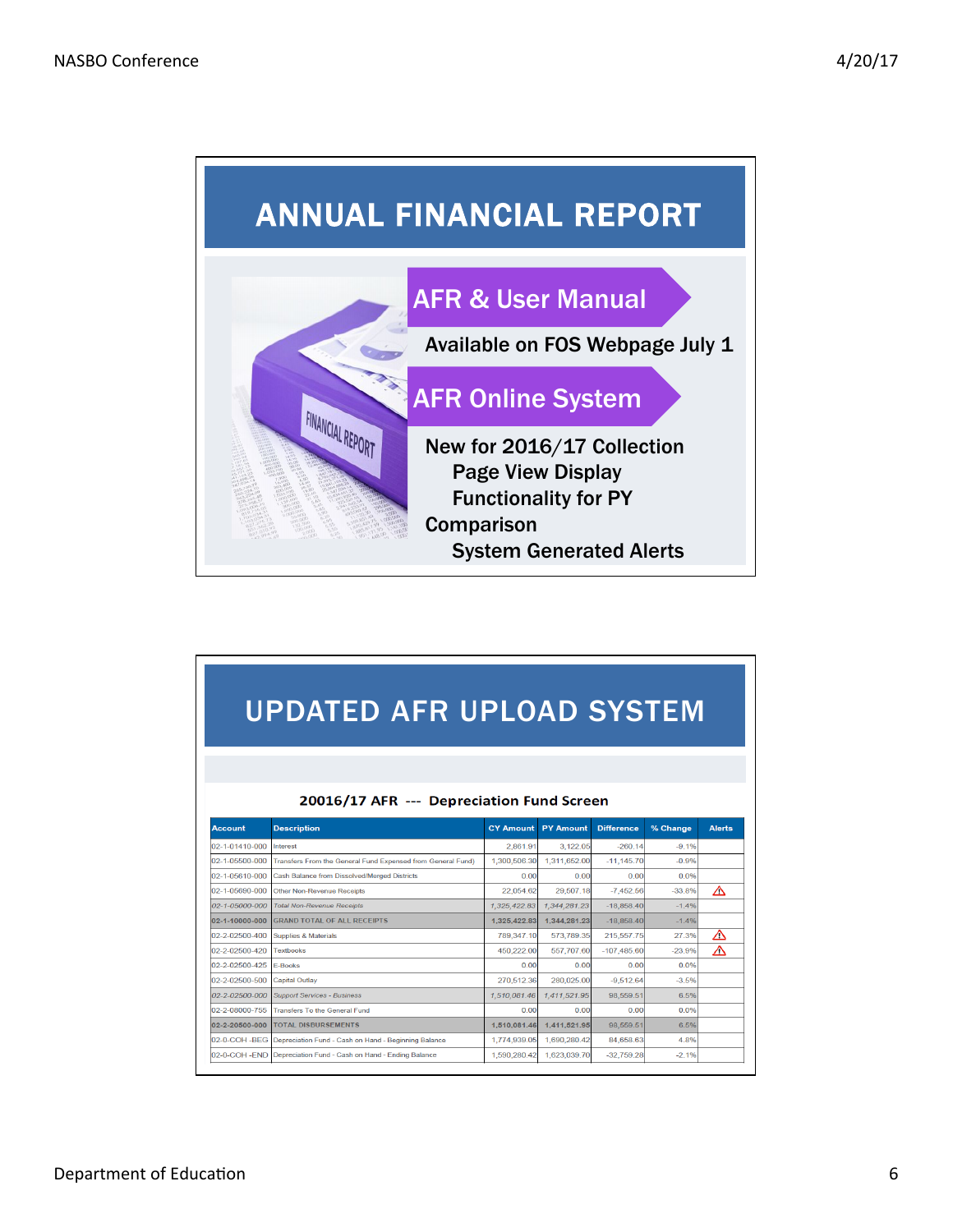

- **Telecommunications**
- Only include cost for services
- Does not include purchase of equipment or infrastructure costs to gain access to networks